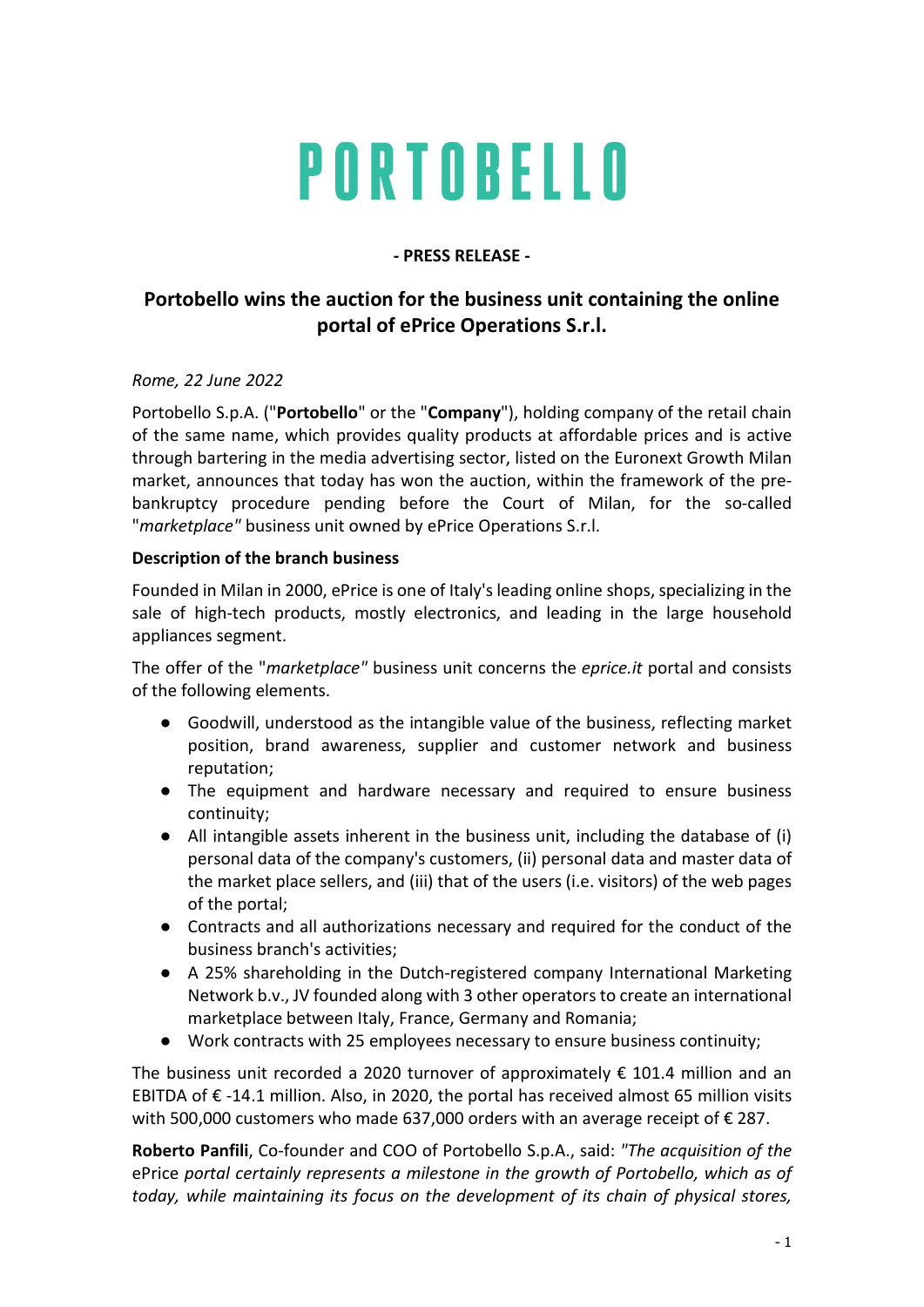becomes one of the leading Italian e-commerce players. Thanks to the 20-year leadership of this platform, the company has a first-class asset to strengthen its multi-channel sales."

# Objectives of the acquisition, achievable synergies and effect of the transaction on the Company

The transaction will be finalized with the economic and operational support of the Spanish company Riba Mundo Tecnologia S.L., a European market leader in the purchase and resale of electronic products in the B2B segment. Thanks to the flexibility of Portobello's business model and the support of Riba Mundo Tecnologia S.L., the acquisition of the business unit will enable the Company to:

- become an omnichannel operator by creating strong synergies between online (ecommerce) and offline (retail chain) aimed at increasing brand awareness, customer loyalty and optimizing touch points with the consumers;
- expand the product range on the *eprice.it* portal with some categories of the Portobello retail chain to strengthen the online offer, marginality and competitiveness of the e-commerce portal;
- rapidly develop economies of scale both on costs related to logistics, shipping, communication and marketing and on margins by being able to obtain more favorable terms from suppliers;
- develop a competitive B2B offer for SMEs, which make up the vast majority of the Italian industrial fabric, also thanks to the advertising exchange mechanism.

Pietro Peligra, President of Portobello S.p.A., said: "This operation allows us to accelerate our growth path and improve all the main economic and financial indicators thanks to the synergies that will be created and the unique positioning that Portobello will have in a market where we are already more competitive than most existing operators."

# Terms and conditions of the operation

The business unit will be acquired through PB Online S.r.l., a company incorporated in May 2022 and which will be equally owned and managed with Riba Mundo Tecnologia S.L. with which Portobello has agreed to finalize the joint investment.

The price for the sale and purchase of the business unit is about  $\epsilon$  6 million, paid in full to the selling party in cash on the closing date and in part by taking over the debt of about € 900,000, inherent to the 25 employees being transferred within the business unit.

The purchase transaction will be supported 50% by Portobello through a loan granted by a leading international credit institution and the remaining 50% by Riba Mundo Tecnologia S.L.

It is expected that the closing of the acquisition can be performed within the technical timeframe foreseen for this kind of transaction, as soon as the tendering procedures, including the union procedure for the transfer of employees are completed, with an estimate of approximately 90 days.